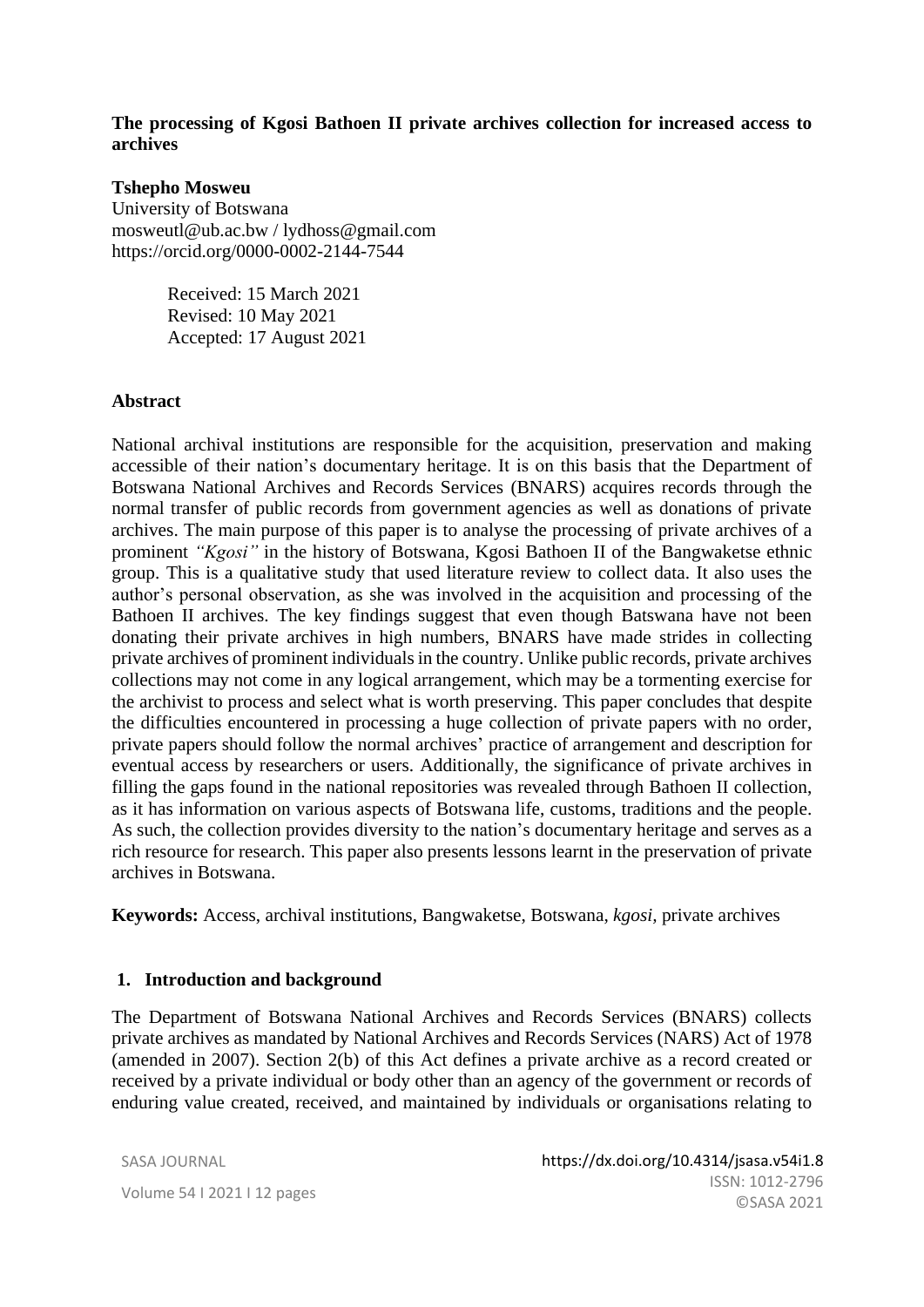their private and public lives. The Society of American Archivists defines private archives or personal papers (also personal records, private papers) as documents created, acquired, or received by an individual in the course of his or her affairs and preserved in their original order (if such order exists), or nonofficial documents kept by an individual at a place of work (Pearce-Moses 2015: 291). In line with those definitions, the International Records Management Trust (IRMT) (2009) defines private records as records created, received and maintained by nongovernmental organisations, families or individuals as evidence of their private and personal affairs. For reasons not documented in the literature, Batswana has not been depositing their private archives with BNARS in any considerable numbers. Nonetheless, the family of Kgosi Bathoen II of Bangwaketse in Botswana yielded to a call by BNARS to donate the private archives of Kgosi Bathoen II, which turned out to be the largest collection of archives from an individual donated to the department. The collection was later celebrated to mark the official opening of the Kanye Records Centre, a regional office of BNARS situated in the village of Kanye in the south of Botswana, during International Archives Day in June 2016. Kanye is the administrative capital of the Bangwaketse ethnic group.

Archival institutions do not just acquire and preserve records; they also make them accessible to researchers or users for administrative, reference and research purposes. Therefore, it was imperative for archivists to make the non-arranged records of Kgosi Bathoen II into a logical arrangement to make them accessible. Pearce-Moses (2005) suggests that archivists are not required to preserve 'original chaos' and may arrange such materials in a way that facilitates their use and management without violation of any archival principle. The Bathoen II collection, which mostly consisted of textual records, covers a wide range of subjects. There is a captivating collection of private letters, reports, correspondences, rare books, newsletters, publications, as well as photographs covering different subjects such as religion, chieftainship, sport, music, law, agriculture, education, language, politics and many others (Mosweu 2012). For archives to be accessible, they are subjected to archival processes such as acquisition, accession, appraisal, arrangement, description and preservation. Access to archives forms an integral part in societies as knowledge repositories and the collection of private archives is one way to build such knowledge repositories.

# **1.1 About the records creator**

This paper's discussion is centred on the processing of the Kgosi Bathoen II private archives and their eventual accessibility by researchers or users. The word *"Kgosi"* is a Setswana term for 'chief' or 'king'. To better understand the collection, it is crucial to appreciate the biographical information of the records creator. Bathoen Gaseitsiwe, also known as Bathoen II or affectionately as B2, was born on 13 May 1908. He was the eldest son of Kgosi Seepapitso III and Mogatsakgari Ratshosa (granddaughter of Kgosi Kgama III of Bangwato, historically, another influential ethnic group in Botswana). He was educated in Kanye, Botswana, Tigerkloof and Lovedale in South Africa. In 1928, he was sworn in as the Paramount Chief of Bangwaketse (Barei 2010:72). As highlighted by Otlogetswe (2018), in traditional Tswana society, political power and leadership of an ethnic group is vested in a *kgosi* who rules from a traditional court. By his stature as the leader of his people, Kgosi Bathoen II was active in the socio-political activities of Bechuanaland, later Botswana. Notably, he is said to have started the first ever Botswana's Agriculture Fair in 1938 with the help of Mr Russell England (the first Agricultural Demonstrator in Botswana). He also contributed towards the building of the Bathoen II Irrigation Dam, Marapalalo and King George Hall as well as the first library in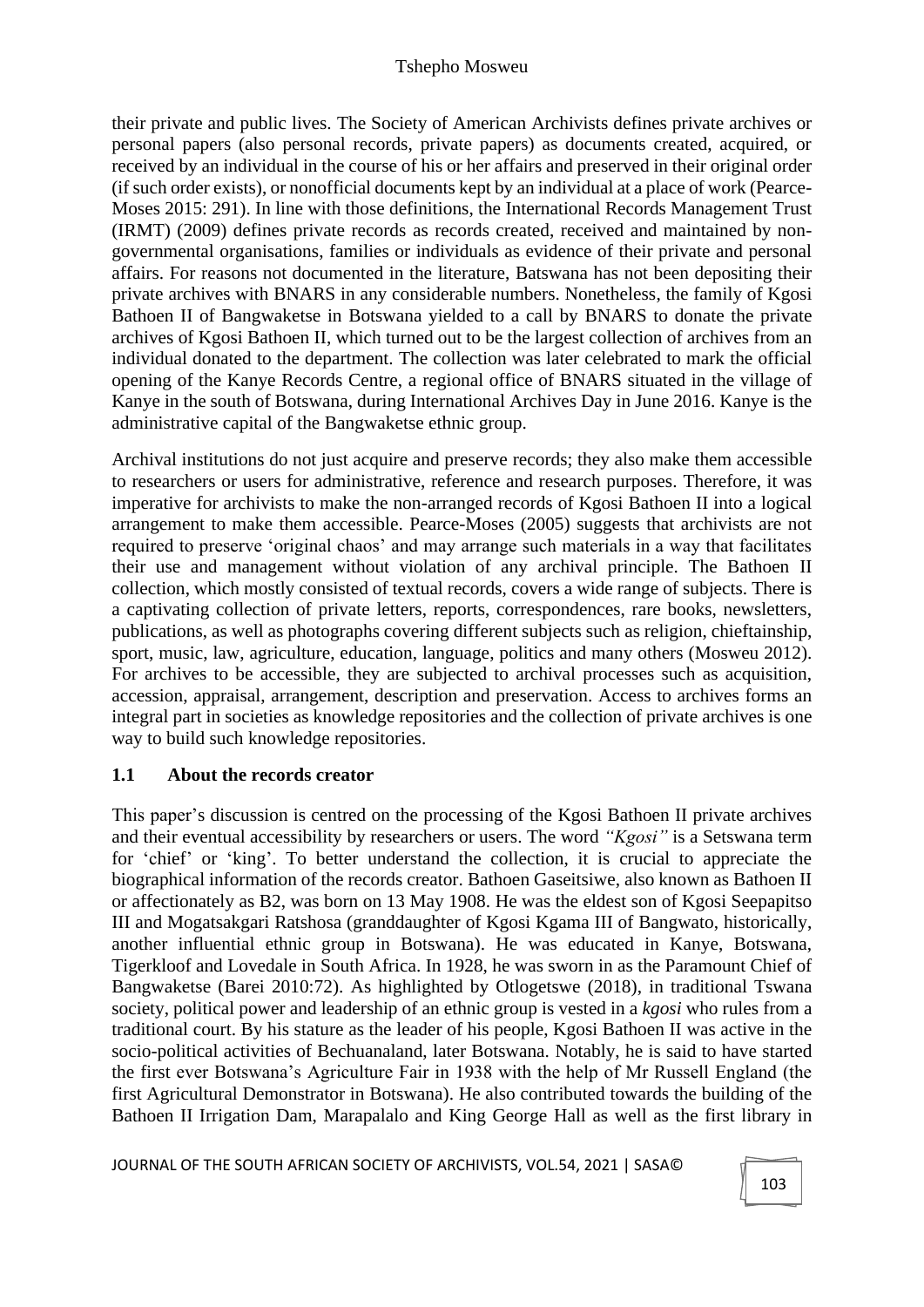Kanye, his home village (Keboetswe 2011). Bathoen II was also involved in recreational activities such as sport (he played tennis), horse riding, and religious activities, and he once served as the President of Bechuanaland Soccer League. He served in different political fora such as the African Advisory Council, where he ultimately became its Chairman, Joint Advisory Council, Legislative Council, and Labour and Social Services, to mention just a few. These bodies provided a forum for discussions between Batswana themselves, and between Batswana and the colonial administration prior to independence. Upon his resignation from the chieftainship in 1969, he became a Member of Parliament under the Botswana National Front ticket, an opposition political party in Botswana. He was also a member of the London Missionary Church, the modern day United Congressional Church of Southern Africa. He died on 3 October 1990 while he was the President of the Customary Court of Appeal, Botswana (Keboetswe 2011, Mosweu 2012).

Bathoen II's active participation in the development of Bechuanaland (Botswana after independence) was recognised, as shown by several awards and honours he was awarded during his lifetime. The British colonial government awarded him the Officer of the Most Excellent Order of the British Empire (OBE) honour in 1946 and Commander of the Most Excellent Order of the British Empire (CBE) in 1957. His people, the Bangwaketse, celebrated his 25<sup>th</sup> Silver Jubilee in 1953 (Keboetswe 2011). According to Barei (2000:65), before and during the colonial period, chieftainship was the cornerstone of Botswana's political life. After independence in 1966, the institution underwent drastic reforms in terms of role, influence and respect. Despite the introduction of a series of legislative reforms by the post-colonial government, which curtailed and eroded some powers of the *dikgosi,* chieftainship still played a crucial role in the lives of ordinary people. It therefore goes without saying that Kgosi Bathoen II's private archives collection would be significant in the archives of Botswana.

# **1.2 Problem statement**

The NARS Act of 1978 (amended in 2007) gives BNARS the mandate to collect private archives. Although the *Mmegi Online* (2008) Newspaper reports that BNARS has been proactive in requesting private archives and made progress in acquiring collections from different stakeholders such as missionaries, churches, associations, imminent persons and politicians, there is a lack of empirical research in this area. A review of a BNARS publication *A guide to the contents of the Botswana National Archives and Records Services* revealed that BNARS houses a large collection of colonial archives and public records collected postindependence, while there are very few private archives collections (BNARS 2006). These low numbers of private archives collections at BNARS can be attributed to the fact that before the amendment of the national archival legislation in 2007, the Act did not specifically mandate BNARS to collect, preserve and give access to private archives. Furthermore, Botswana does not have a long history of archives administration, as it was only in 1965 when colonial records relating to Bechuanaland were transferred from Mafikeng (former capital city of Bechuanaland located in South Africa) to Gaborone, which saw the setting up of the national archives (Keakopa 2018). It is argued by Bhebhe and Mosweu (2018) that archival institutions used to be the domain of state governments whereby the national narrative churned out was that of the elites or those in positions of power. Hence, it is imperative to analyse the acquisition and processing of private archives of Kgosi Bathoen II by BNARS to establish their significance in the national archives repository.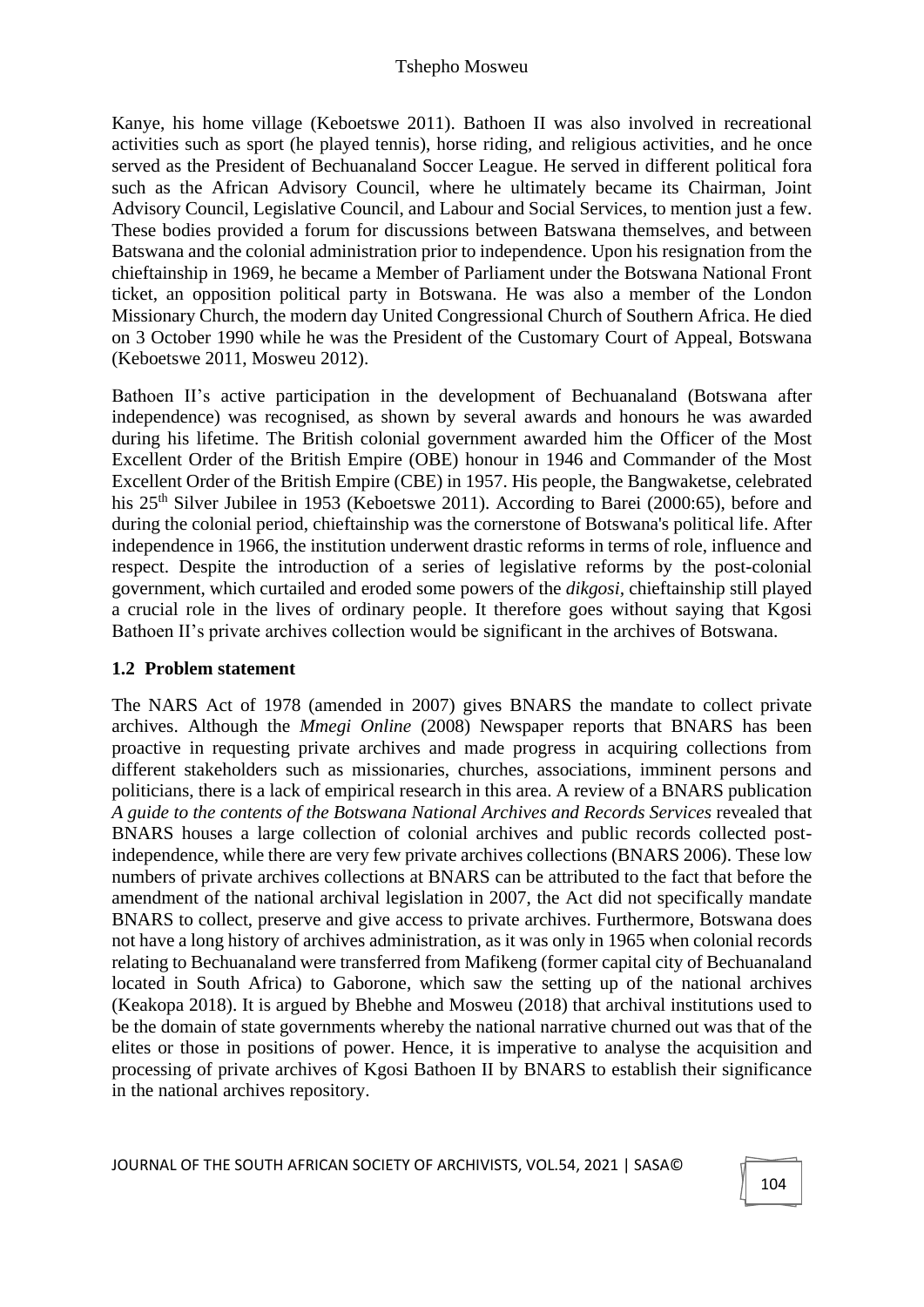# **1.3 Research purpose and objectives**

The purpose of this paper is to analyse the processing of private archives of Kgosi Bathoen II of the Bangwaketse ethnic group in Botswana. The specific objectives are to:

- 1) Establish the steps in processing of private archives of Kgosi Bathoen II by BNARS.
- 2) Discuss the acquisition of private archives of Kgosi Bathoen II by BNARS.
- 3) Examine the arrangement and description of private archives of Kgosi Bathoen II by BNARS.

# **2. Methodology**

This paper used the qualitative approach and reviewed literature to analyse the acquisition and processing of private archives of Kgosi Bathoen II at BNARS. Moreover, the paper infuses personal observations of the author during the processing of the collection. The paper reviewed secondary sources of information such as journal articles, books, newspapers, legislation and internet sources to collect data on the processing of private archives of Bathoen II, and private archives in general. The paper is influenced by archival theory and practice.

# **3. Literature review**

This section presents the literature review to address the research objectives.

# **3.1 Processing of archives**

Processing involves the arrangement and description of the acquired records to produce finding aids for easy access to archival materials. For an effective undertaking of these activities, an archival institution should design policies that guide the processes. In this case, a processing manual is one tool that should be in place to guide archivists in the processing of archives and for uniformity and consistency. A processing manual includes the definition of archival terms, elaboration of how the different steps of processing should be carried out such as acquisition, arrangement and description, labelling, as well as an explanation of archival principles used in processing. According to Ramos and Ortega (2006), processing is a term usually used in archives to describe the process of ridding a collection of non-archival materials and readying it for arrangement at description. Different scholars in the field of archives argue that processing involves several steps (Ramos & Ortega 2006; Walne 1984; Desnoyers (1988). According to Walne (1984), processing is a collective term comprising recording acquisitions, arrangement, description, and preservation. For Desnoyers (1988), processing comprises the archival processes of arrangement, preservation, and description, plus the activity of screening, which is unique to personal papers. Although these scholars describe processing through those activities, Greene and Meissner (2005) argue that archival literature has been inconsistent in defining the parameters of processing. This paper takes processing to mean the acquisition, arrangement and description as well as the preservation of archival materials.

# **3.2 Acquisition of archives**

An archival institution can only refer to processing when it has an acquisition or acquired materials. Acquisition is the way in which an archival institution gets materials into its custody. These materials come from different sources such as the natural transfer of records from creating agencies, purchasing, donations, gifts loans, gifts and bequests (Fisher 2015; BNARS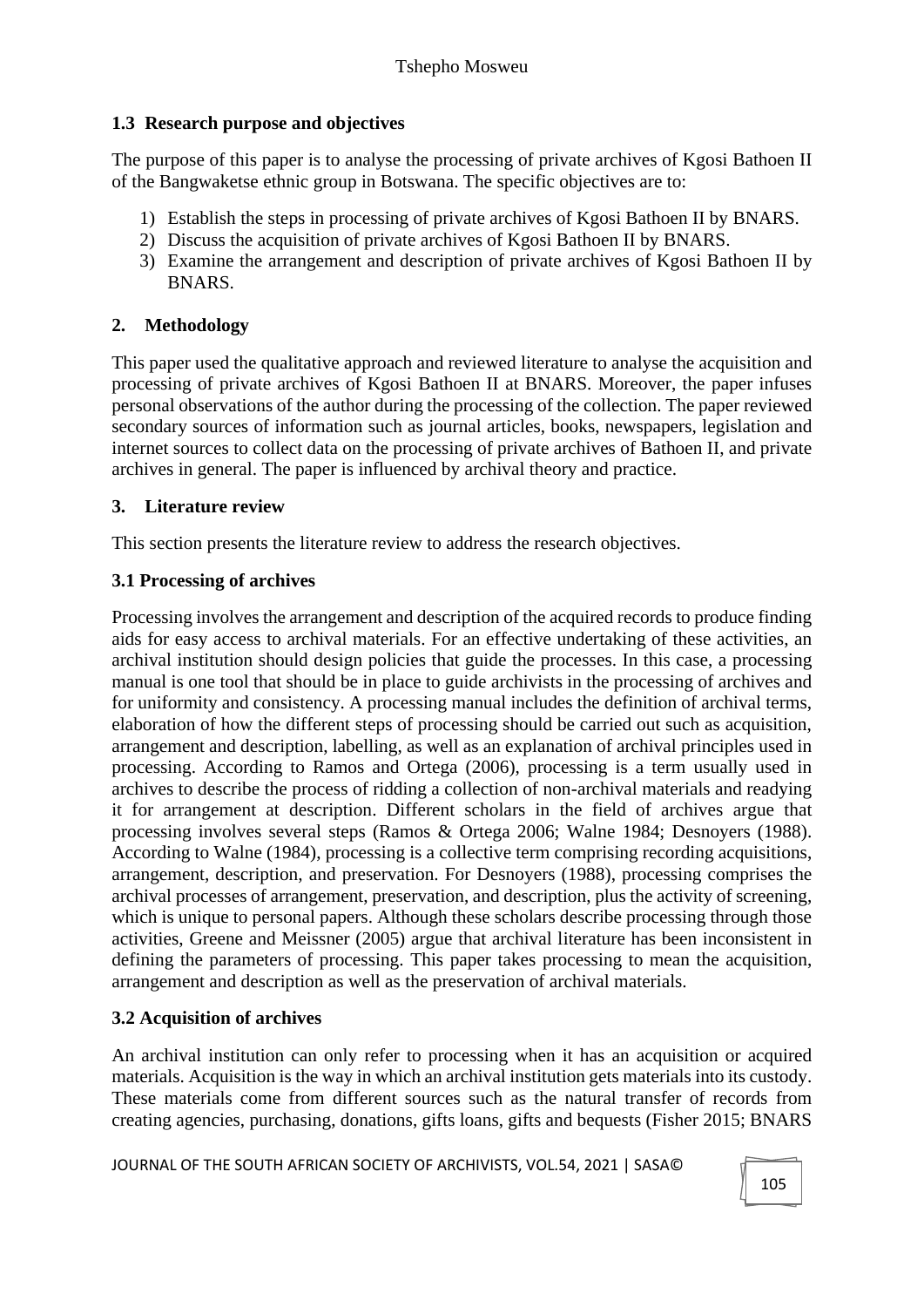2010a). There must be an acquisition policy in place to guide the institution in getting archival materials into its custody. BNARS has an acquisition policy that is meant to define the scope of acquisition and provide guidelines for acquiring additional materials to its holdings (BNARS 2010a:1). Schwirtlich and Reed (1993:137) argue that "the acquisition policy defines the nature of the archives. It stipulates what the archives will acquire, what limits it will set on acquisition and what types of material are of particular interest". It is important to highlight the fact that as long as the policy can set limits for the acquisitions and the type of materials an institution is interested in, there is a possibility that some information may never reach the researchers or users. Hoverstock and Baird (2006) highlight the fact that archivists have a challenging role in making decisions that affect how users interpret and research collections. These authors are of the view that no archivist can anticipate users' needs now or in the future, as user needs for a particular collection may change over time, as will the significance and meaning of the papers in a collection.

Although the aims of an acquisition policy are appreciated as the policy acts as guidance for what to acquire, it may be used by an archival repository to refuse materials that do not conform to their specifications from donors or archival principles. That on its own could lead to the denial of some archival information to some users. Apart from that, acquisition may also have an impact on access in the sense that, an archival institution or repository, may have to purchase some archival materials. If an institution has inadequate financial resources, as is normally the case for most archival institutions in Africa, some users' information needs would not be met.

# **3.3 Arrangement and description of archives**

Archival arrangement may be described as the systematic organisation of archival materials using archival principles of provenance and original order in archival theory and practice. These principles require that archivists manage the records of separate agencies separately and maintain the original order of creation and arrangement. Dunham (2015:3) points out that the principles work together to provide the archivist and the researcher with information about the context in which the records were created and used. It is this context that influences the records' content and coverage such that it can provide valuable information about the attitudes the records reflect. It should be noted that, sometimes, order does not exist, especially in private archives collections. In such cases, archivists are forced to impose a sensible order when arranging the records for easy access to information. It is also noticed by Prom (2007) that, where possible, archivists need to try, by all means, to retain or recreate original order to preserve the evidential value of records. Moreover, Roe (2005) warns that it is important to consider ease of access and understanding before creating an artificial arrangement. Trace (2015) points out that there has been a major debate about whether the hierarchical and standardised levels of control adequately represent the complex network of provenancial and recordkeeping relationships.

The arrangement and description of archives are normally undertaken at the same time. Ramos and Ortega (2006) point out that as one processes a collection, one is already organising and placing materials in a particular arrangement; and this goes hand in hand with description, which will ultimately result in a finding aid. Even though Thibodeau (2015) contends that there are many definitions of archival description, it can be defined as the capturing or recording of standardised information about the records so they can be used by researchers or users. According to Walne (1984:59), archival description "is the preparation of finding aids to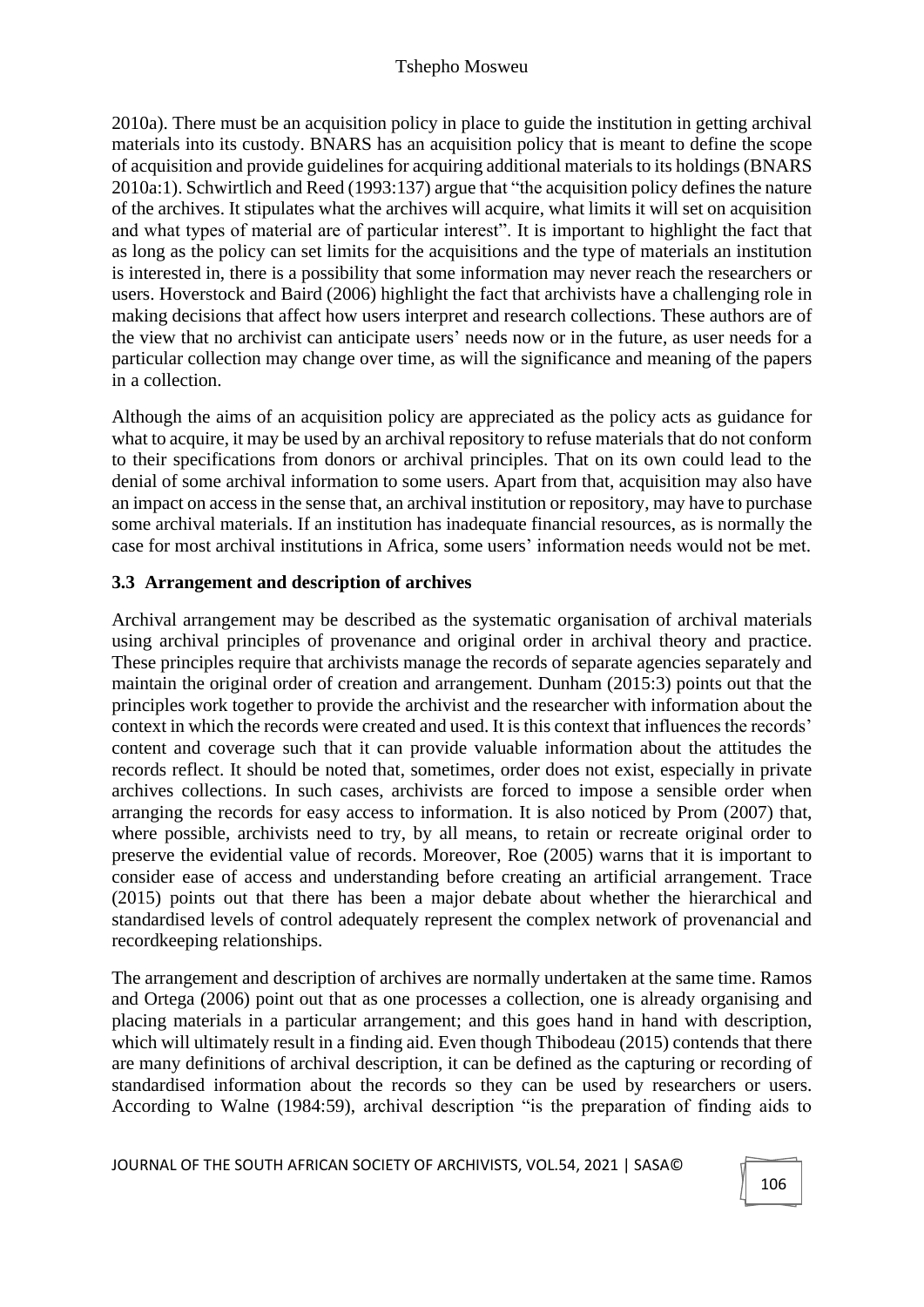facilitate control and consultation of holdings". To elaborate on this, Thibodeau (2015:39) posits that when archivists describe, they capture, collate, analyse, and organise information about a whole recordkeeping system. The product of the description process is a finding aid that may be in the form of a guide, inventory, descriptive list, catalogue, location register or index to facilitate access. As finding aids differ, the selected type may have an impact on access to the archives. Desnoyers (1988) advices that archivists should consider the nature of the collection and the needs of researchers when deciding on the form of description that is proper for each individual collection. Thibodeau (2015) argues that the history of archival description has recently been affected by the advent of networked computing and recognition of common interests among archivists, librarians, and scholars.

As per European archival practice adopted in Botswana, by virtue of the country being a former British protectorate, arrangement is normally done at any of the five levels, which are repository level, group/collection level, series level, file level and item/document level. It has been argued by Greene and Meissner (2005) that the many traditional approaches to processing collections that archivists continue to practice result in processing backlogs. This shows that the kind of approach an archival institution chooses for processing its collections has an impact on the extent of records that may be processed and therefore may impact on access to archives. If records are not processed well in time, accumulation of unprocessed records would deny researchers or users access to the information they need. Nevertheless, Trace (2015) is of the view that an understanding of archival arrangement continues to evolve, as archivists refine the activities and principles on which arrangement is based.

#### **3.4 Preservation of archives**

As part of processing, preservation has been described by Walne (1984) as the basic archival function of storing and protecting archives or the totality of processes involved in the physical protection of archives against damage or deterioration and the repair of deteriorated documents. Pearce-Moses (2015:74-75) states that preservation has three different meanings, that is (a) collecting manuscripts to a designated safer storage, (b) the storage, use and handling, collections maintenance, reformatting, conservation treatment, and disaster planning (c) litigation hold used within a legal context to prevent records from routine destruction based on a retention schedule when there is reasonable anticipation that the records may be potentially relevant to litigation, audit or investigation. This paper is more aligned to preservation as an archival function of keeping and maintaining archival materials such that they remain accessible to the users as long as they are needed. It is important to note that during the processing of textual records, the archivist may undertake basic preservation measures such as removing staples, paper clips, rubber bands, and unfolding pages, and identifying materials that are fragile. All these activities could delay processing and result in inaccessible archives or backlogs in processing archival materials. Apart from that, preservation has an impact on access to archives as users may be denied access to some materials that are fragile. Forde (2007:199) argues that "the desire to promote access is irreproachable: the difficulty comes with the inevitable damage caused to the documents as they are endlessly extracted from storage, taken to a distribution centre or reading room, handed over to the reader and then returned." Therefore, archival institutions need to strike a balance between providing access to archival materials and protecting these records for continued preservation.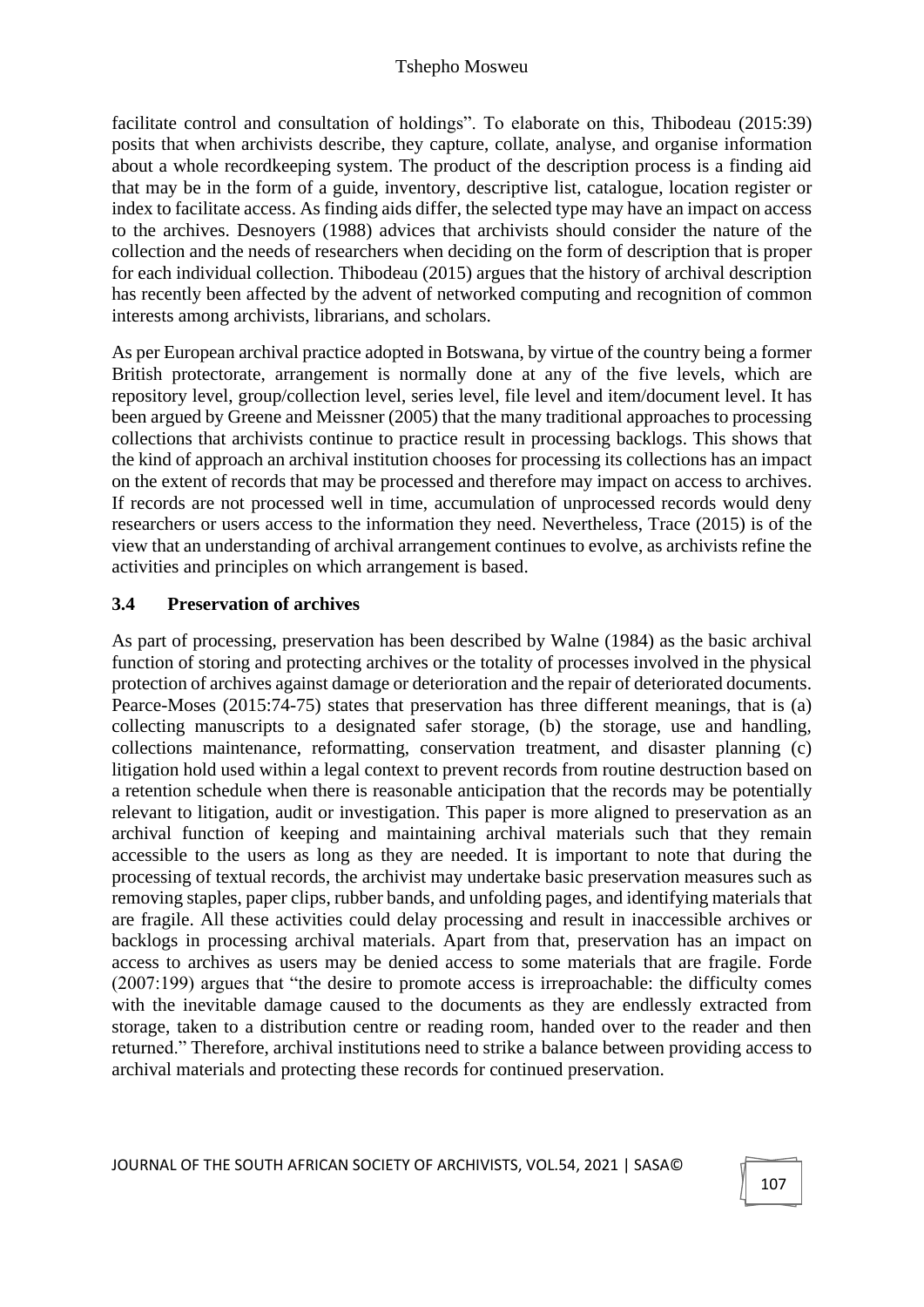# **4 Discussion and recommendations**

This section discusses the findings of the study according to the research objectives.

### **4.1 Processing**

This paper established that the processing of Kgosi Bathoen II, which was done by a group of six BNARS archivists at most, was mainly guided by the General International Standard Archival Description (ISAD (G) Second edition). This standard provides general guidance for the preparation of archival descriptions developed by the International Council on archives (ICA) and adopted for this exercise by BNARS, a member of ICA. It was used in conjunction with BNARS policies and guidelines such as the processing guidelines and the acquisition policy. The archival principles of Provenance and Original Order were also observed as per archival theory and as outlined in the BNARS Processing Guidelines (BNARS 2010b). As it is the nature of private archives, some records in the Bathoen II collection were not in any logical arrangement, while others had no titles and archivists had to impose some order. It was observed that although the records creator made some effort to file and keep some records in folders, others were clipped together, and some were just loose sheets of papers. In this instance, archivists had to be diligent in arranging loose papers in such a way that the evidential value of the records could not be lost. The processing of Kgosi Bathoen II's private archives started with their acquisition before they could be arranged and described for preservation and access.

# **4.2 Acquisition**

The importance of the acquisition of private archives from the local people cannot be overemphasised, especially in Africa where national archival repositories largely contain colonial records. This paper found that Batswana were not donating their private archives in large numbers for preservation and access at BNARS. Nonetheless, in line with the BNARS acquisition policy, which directs BNARS to acquire private archives, the department contacted the Bangwaketse Royal Family in Kanye to consider the possibility of donating Kgosi Bathoen II's private archives for permanent preservation. The family realised that BNARS would be the best place to safely keep the records and they donated the records. The collection has rich historical and research information pertaining to Kgosi Bathoen II's life and the historical development of his home village, Kanye, Ngwaketse area and Botswana, as a whole. The records were found locked up in Bathoen II's private library already being eaten by termites and moths as the library had been locked for 20 years since the passing of Kgosi Bathoen II in 1990. As per the BNARS processing guidelines, the papers were boxed for transportation to BNARS, which requires that each acquisition should be recorded in the accession register. This acquisition register provides all administrative and legal information regarding newly acquired collections. A preliminary stocktaking was conducted by archivists to identify the order and organisation of materials. At the time BNARS acquired the Bathoen II private archives, there were only 33 collections of private archives from individuals, private organisations and nongovernmental organisations.

# **4.3 Arrangement and description**

Arrangement and description of archives should follow their acquisition as dictated by archival theory. A review of the BNARS processing guidelines indicated the need for archivists to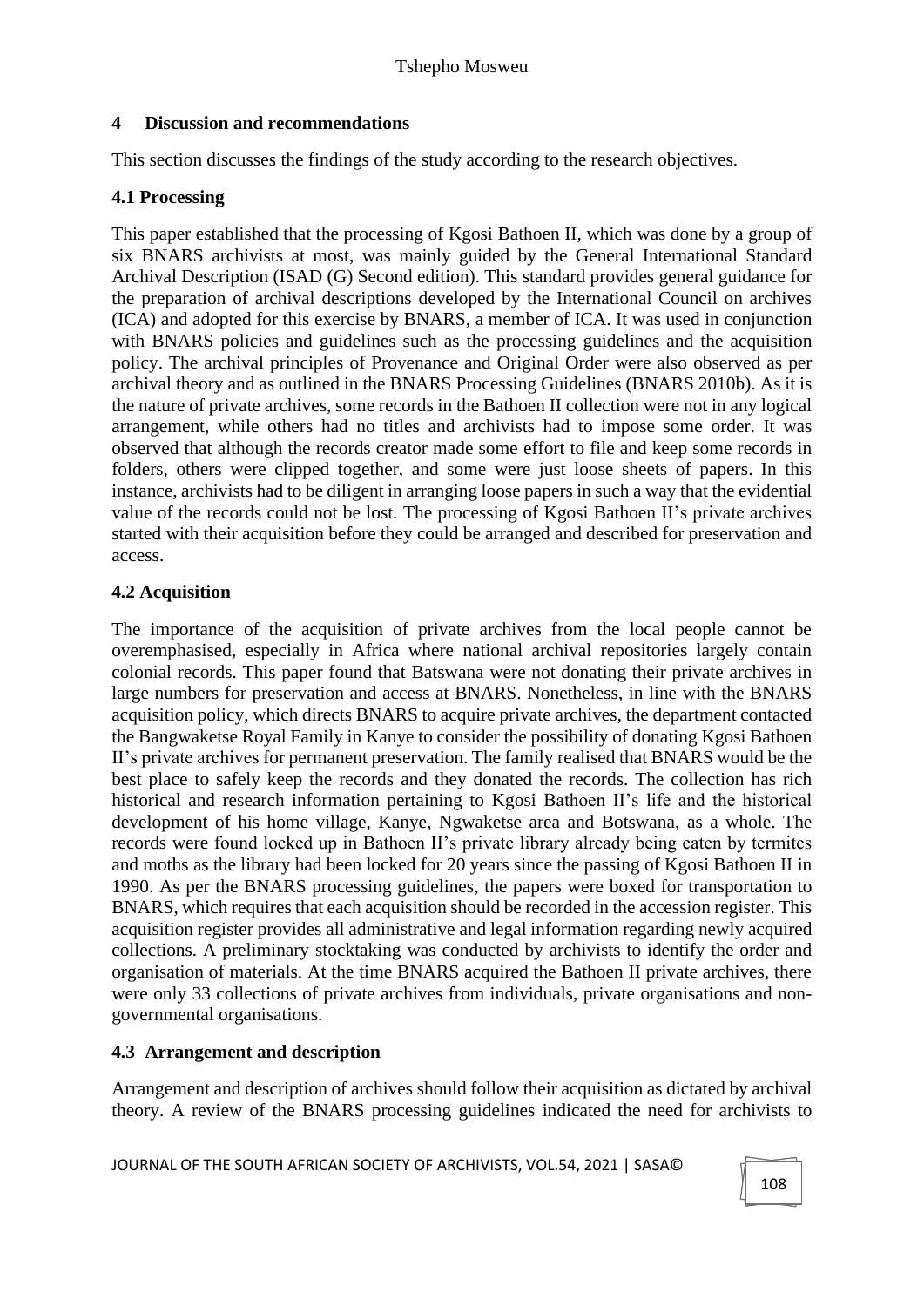discuss the collection's arrangement or lack of order with the appropriate supervisor during the arrangement of private archives (BNARS 2010(b):5). With a big collection as that of Kgosi Bathoen II, consultations among archivists were an important task to undertake. As there was no distinct order to the collection, the records were organised according to series categories, which helped to find a preliminary scope and content statement for the collection, and with the identification of items with research value, and those that were unique and not already available at BNARS repositories. The difficulty in arranging personal papers must be acknowledged here as the processing of Kgosi Bathoen II private archives took months to complete. Trace (2015) points out that there has been strong resistance to the application of archival arrangement in the management of private archives. This argument is understandable as private archives may come with no logical order and hence take time to arrange and describe. After the Bathoen II records were arranged in a logical manner, a written finding aid for the collection describing materials at item level within each series was generated using the BNARS processing forms.

Pearce-Moses (2005) posits that the purpose of creating a finding aid is to allow usersto browse a surrogate of the collection to facilitate access and to improve security by creating a record of the collection as well as to minimise the handling of the original materials. Over the years, archivists have developed descriptive standards to guide them in describing records so that there is standardisation across archival institutions and, with it, easy access to archives. The common descriptive standards include Encoded Archival Descriptions (EAD), Rules for Archival Descriptions (RAD) and the ISAD (G). Although these descriptive standards serve as a guide to archivists, Thibodeau (2015) is of the view that their availability does not guarantee their successful application, especially where there is a lack of a clear relation of their understanding to one another. Furthermore, Prom (2007:7) argues that "describing materials effectively requires many skills that are not covered in these standards. Not only must archivists master the basics of description, but they must also effectively manage projects, train and supervise subordinates, and use complicated technologies." In other words, where archivists lack the requisite skills, it might not be possible to effectively describe the archives and, consequently, access to archives is impacted negatively.

Ramos and Ortega (2006) contend that supplies and staff time to process collections are the most costly ongoing expenditures to deal with in order to get collections processed on time. For instance, if an archival institution is faced with limited resources like funds and manpower, it may choose to process records at a broad level because it is faster, but might not be sufficient to help users locate the information they need. On the other hand, describing archives at the lowest level may result in backlogs, as Roe (2005) observes that in view of the fact that many archival institutions have huge backlogs of records that are not described, achieving access can be hampered by focusing on describing all records fully. Arrangement and description of the Bathoen II collection took a period of six months, mostly due to the extent of the collection, inadequate manpower, the fragmented nature of private papers and the description of the records at item level.

According to BNARS (2010b:8), the processing guidelines advise archivists to pay attention and remove documents that should not be availed for public consultation. This may reflect badly on any distinguished persons, pose national or security threat, and contain information of a political nature that may harm international relations or relate to information regarding on individual's privacy. This paper established that during the processing of the Bathoen II collection, some records that were deemed to contain information regarding his individual and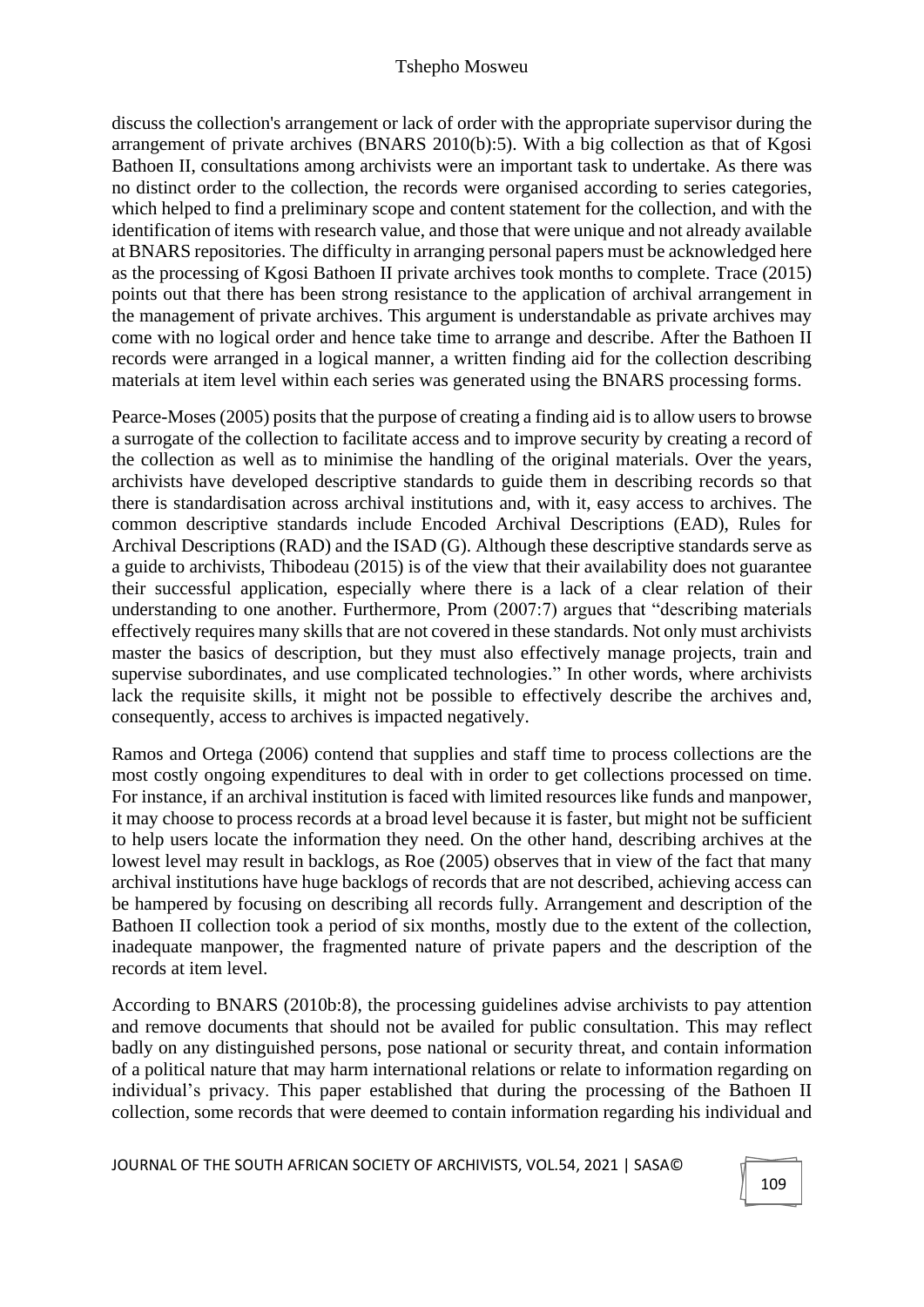other people's privacy were removed from the collection. Apart from such records, other discards included extra copies of the same document, empty chequebooks and other ephemeral documents. These kinds of documents were returned to the family of Kgosi Bathoen II. The decisions on what to keep or not keep were made in line with the BNARS legislative and policy framework, as well as consultation with other archivists. This practice is consistent with Dunham's (2015:6) argument that when archivists are in doubt, they should consult with their colleagues to determine whether an item should be kept or discarded.

#### **4.4 Access and accessibility**

The collection of Kgosi Bathoen II was finally processed and made accessible after a period of about six months since its acquisition. BNARS officially opened the collection for public access during the 2016 International Archives Day celebration held in Kanye. As highlighted by the then Minister of Youth Sport and Culture, under which BNARS resorts, Mr Thapelo Olopeng, quoted in the Botswana Daily News (2016), said that the Kgosi Bathoen II private archives collection was a major contribution to the country's heritage. The newspaper reports the Minister to have said the records, which dated as far back as the 1890s, were a unique collection of private archives accumulated during Kgosi Bathoen's life but were never availed to the public; therefore, would provide information on him and the nation in general. The Minister emphasised the need for the collection to be preserved for future generations, adding that it would enrich the national collection. The Kgosi Bathoen II private archives collection is currently housed and open for public access at Kanye Records Centre, Kanye.

#### **5 Recommendations**

- In processing private archives, archivists need to observe the provisions of the relevant legislation such as the data protection or privacy laws in their guidelines. This is essential for the protection of the integrity and image of the records creator as it is normal to find sensitive materials in private archives collections.
- Standards, policies and guidelines are crucial tools for archivists in the processing of private archives from the accessioning period until the preparation of finding aids. They are the basis for uniformity and consistency in processing archives. Additionally, standards, policies, and guidelines serve as a training tool and a reference source for archivists.
- A robust outreach programme is imperative for BNARS and other archival institutions in Africa to lobby for more private archives donations, as the collection of Kgosi Bathoen II indicated that some of the valuable records that have a bearing on the country's history and development are in the hands of private individuals and not in the national repository. Private archives have proven to fill the gaps, balance some historical specifics and give diversity to the national documentary heritage.
- As processes of arrangement and description require some technical skills which may go beyond the scope of archival descriptive standards, there is a need for archivists to have some skills and training in areas such as project management, supervision, and information and communication technologies. These skills have a bearing on the time taken to process the records and the efficacy of the processing exercise.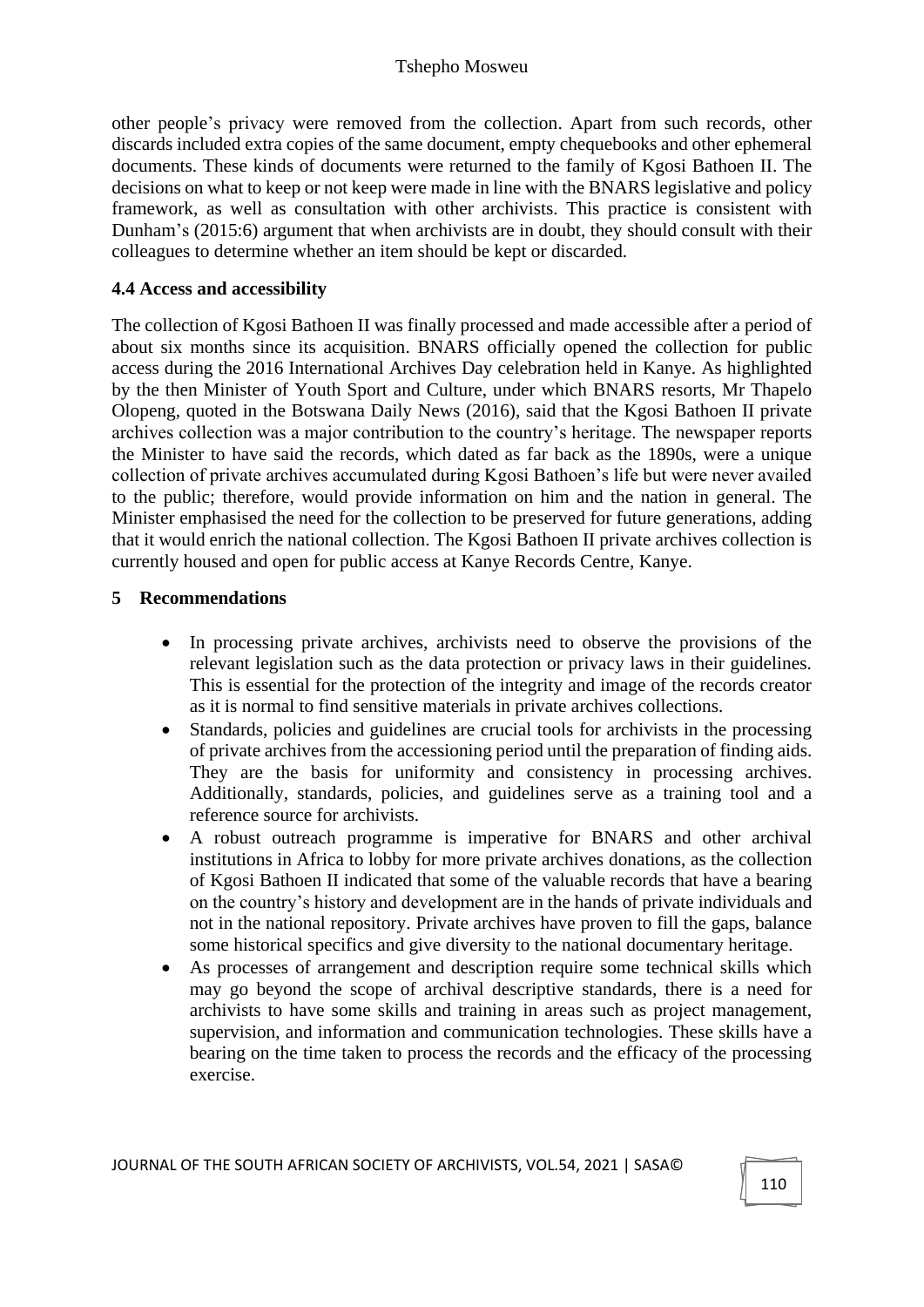### **6 Conclusion**

This paper revealed that processing archives encompasses several processes such as acquisition, arrangement and description, as well as preservation as informed by archival theory and practice. All these steps have an impact on access to archives. Archivists decide on the kinds of materials they collect and process, and some materials may be discarded in the process. Archivists also use archival policies, principles and standards to guide them in processing. If any of the processing steps is not done efficiently and effectively, there is a danger that some archives may not be accessed by users. Standards, policies and guidelines such as the acquisition policy and processing guidelines proved to be instrumental as guiding tools during processing of the Kgosi Bathoen II private archives. The processing of the Kgosi Bathoen II collection highlighted the mammoth task archivists face with large private archives collections that have little logical arrangement. The collection revealed that private archives enrich the nation's documentary heritage with records that otherwise would be missing from national archives repositories for access and research. Therefore, this paper recommends the collection of more private archives by archival institutions, especially in Botswana and the rest of Africa, as most of the national repositories largely hold colonial and government-generated records.

#### **References**

- Barei, G. 2010. The decline in the role of chieftainship in elections. *Pula: Botswana Journal of African Studies,* 14 (1): 65-75
- Bhebhe, B. & Mosweu, T. 2018. A comparison study of oral history programmes at National Archives of Botswana and Zimbabwe: Postmodernism approach to oral history In Chisita, C.C. & Rusero, A.M. (Eds.). *Exploring the relationship between media, libraries, and archives*. IGI Global, Hershey, 160-179. DOI: 10.4018/978-1-5225- 5840-8
- Botswana National Archives and Records Services. 2010(a). *Acquisition policy*. Gaborone: Government printer.
- Botswana National Archives and Records Services. 2010(b). *Processing guidelines*. Gaborone: Government printer.
- Botswana National Archives and Records Services. 2006. A guide to the contents of the Botswana National archives and Records Services. Unpublished
- Desnoyers, M.F. 1988. Personal papers. In Bradsher, J.G. (Ed.). *Managing archives and archival institutions*. Chicago: The University of Chicago Press, 78-91.
- Dunham, E. 2015. *Manuscript and archival records processing manual*. Available at: https://www2.archivists.org/sites/all/files/asu\_processing\_manual.pdf (accessed 24 January 2021).
- Fisher, R. 2015. Acquisition. In: Duranti, L. & Franks, P. (eds) *Encyclopaedia of archival science.* New York: Rowman & Littlefield, 7-8. <https://doi.org/10.1080/23257962.2016.1151406>

Forde, H. 2007. *Preserving archives*. London, Facet Publishing.

- Government of Botswana. 1978. National Archives and Records Services Act Cap 59:04. Gaborone: Government Printer.
- Greene, M.A. & Meissner, D. 2005. *More products, less process. pragmatically revamping traditional processing approaches to deal with late 20th century collections.* Available at: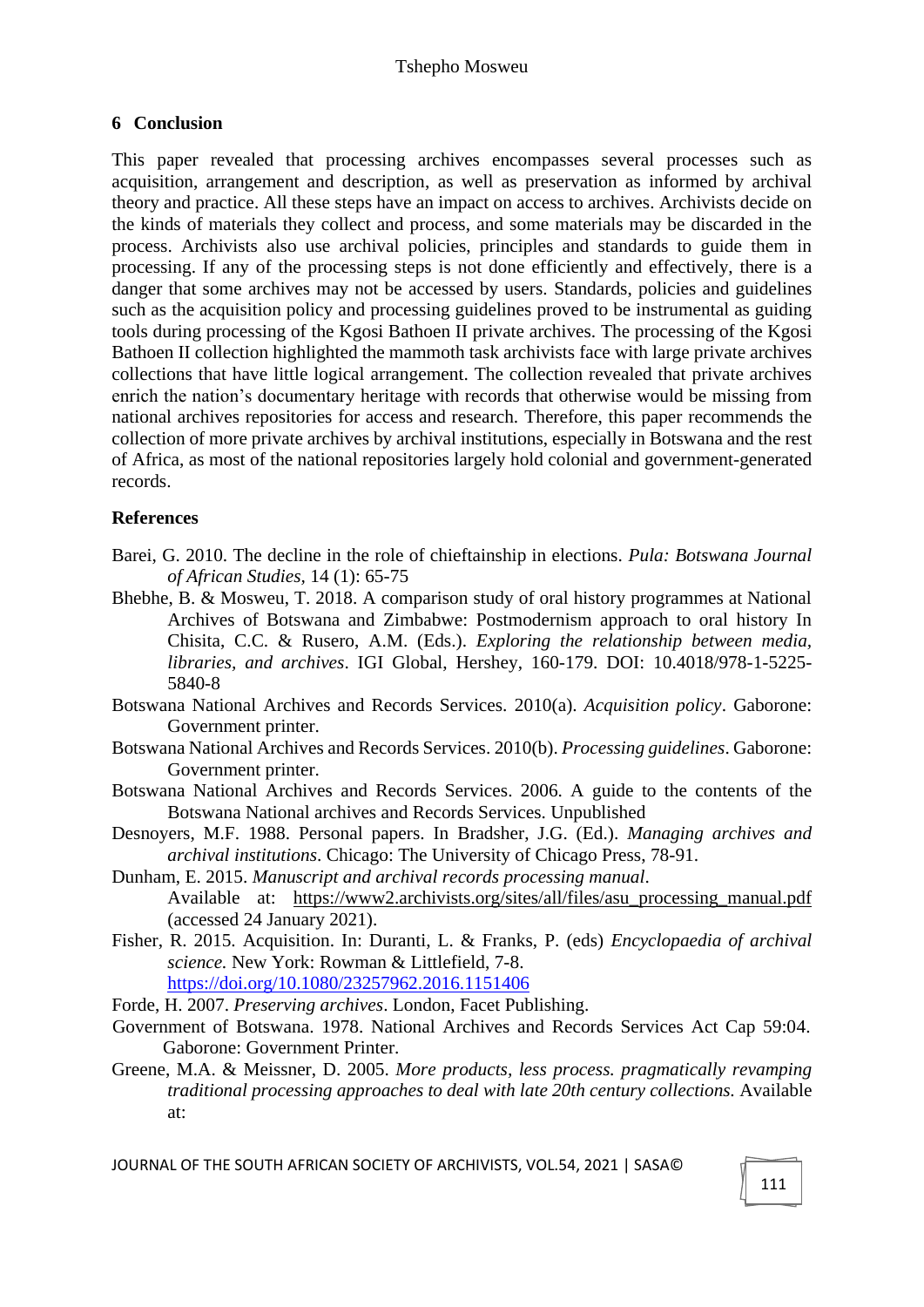<http://ahc.uwyo.edu/documents/faculty/greene/papers/Greene-Meissner.pdf> (accessed 24 January 2021).

- Hoverstock, A. & Baird, R. 2006. Legacy in flight: processing the Marlon D. Green collection. *New Library World* 107 (7/8): 346-351
- International Council on Archives. 2000. ISAD(G): General International Standard Archival Description. 2nd ed. Available at: [https://www.ica.org/sites/default/files](https://www.ica.org/sites/default/files%20/CBPS_2000_Guidelines_ISAD%28G%29_Second-edition_EN.pdf) [/CBPS\\_2000\\_Guidelines\\_ISAD%28G%29\\_Second-edition\\_EN.pdf](https://www.ica.org/sites/default/files%20/CBPS_2000_Guidelines_ISAD%28G%29_Second-edition_EN.pdf)
- (accessed 24 January 2021).<br>IRMT. 2009. Glossarv of te 2009. Glossary of terms. Available at: http://www.irmt.org/documents/ [educ\\_training/term%20modules/IRMT%20TERM%20Glossary%20of%20Terms.pdf](http://www.irmt.org/documents/%20educ_training/term%20modules/IRMT%20TERM%20Glossary%20of%20Terms.pdf) (accessed 24 January 2021).
- Keakopa, S.M. 2018. Management of public sector records and archives in Botswana. In Ngulube, P. (ed). *Handbook of research on heritage management and preservation*. IGI Global. Hershey, 23-256. DOI: 10.4018/978-1-5225-3137-1
- Keboetswe, S.R. 2011. The noblest man that ever lived in the tide of times, Kgosi Bathoen II *Mmegi Newspaper*. Available at: http://www.mmegi.bw/index.php?sid=6&aid=881&dir=2011/August/Friday12/ (accessed 24 January 2021).
- Mmegi Online. 2008. Botswana National Archives and Records Services opens private archives. Available at: https://www.mmegi.bw/index.php?sid=1&aid=19&dir=2008/October/Friday10/

```
(accessed 21 June 2021)
```
Monnakgotla, P. 2016. Bathoen's records enrich national archives. *Botswana Daily News*, 09 June. Available at:

http://www.dailynews.gov.bw/mobile/news-details.php?nid=28953&flag (accessed 24 January 2021).

- Mosweu, T. 2012. Bathoen collection. *Tshedimoso Newsletter*. Gaborone: Botswana National Archives and Records Services.
- Otlogetswe, T. 2018. Power relations in Setswana names: a study of kgotla and kgosi names. *Nomina Africana* 32(2): 57-71.
- Pearce-Moses, R. 2005. *A glossary of archival and records terminology*. Available at: https://files.archivists.org/pubs/free/SAA-Glossary-2005.pdf (accessed 24 January 2021).
- Pearce-Moses, R. 2015. Archival preservation. In: Duranti, L. & Franks, P. (eds) *Encyclopaedia of archival science*. New York: Rowman & Littlefield. New York, 74- 78. DOI: https://doi.org/10.1080/23257962.2016.1151406
- Prom, C.J. 2007. Optimum access? Processing in college and university archives. Available at: http://www.library.illinois.edu/archives/workpap/ChapterEight-Prom.pdf (accessed 24 January 2021).
- Ramos, M. & Ortega, A. C. 2006. *Building a successful archival programme: a practical approach*. Oxford: Chandos Publishing.
- Roe, K.D. 2005. *Arranging and describing archives and manuscripts*. Society of American Archivists.
- Schwirtlich, A. & Reed, B. 1993. Managing the acquisition process. In Ellis, J. (Ed.). *Keeping archives.* Port of Melbourne: The Australian Society of Archivists, 273-305.